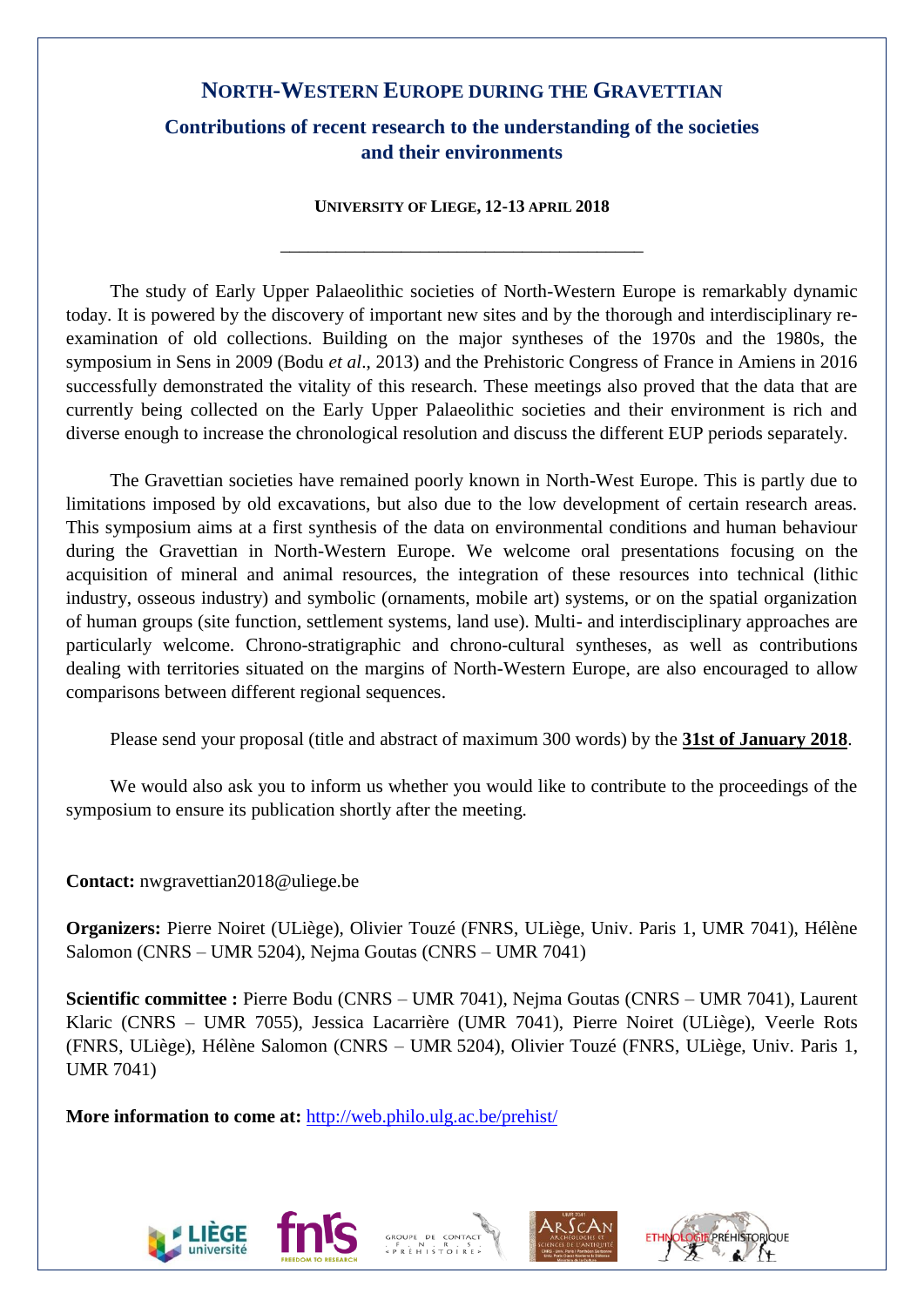## **REGISTRATION**

**CONFERENCE FEES**

| Normal fee             | 40€             |
|------------------------|-----------------|
| Student/unemployed fee | 20 <sup>ε</sup> |

- $\triangleright$  Conference fee covers access to the sessions, the abstract book, lunch, and coffee breaks.
- The fees above apply **until 28 February 2018**. For any registration after this date until the day of the conference, **a supplementary fee of 20€/day on the normal fee and 10€/day on the reduced fee will be added.**
- **PAYMENT**

Conference fees must be transferred to the following bank account **before 28 February 2018**:

Name: Noiret Pierre, ULg IBAN: BE76 0636 3443 4595 BIC: GKCCBEBB Reference: Last name + Gravettian2018

Please note that payment by check **cannot be accepted**.

| Dates to remember                                    |                  |
|------------------------------------------------------|------------------|
| Submission of abstracts                              | 31 January 2018  |
| Notification of acceptance of communications         | 14 February 2018 |
| Registration dead-line (normal price)                | 28 February 2018 |
| Symposium North-Western Europe during the Gravettian | 12-13 April 2018 |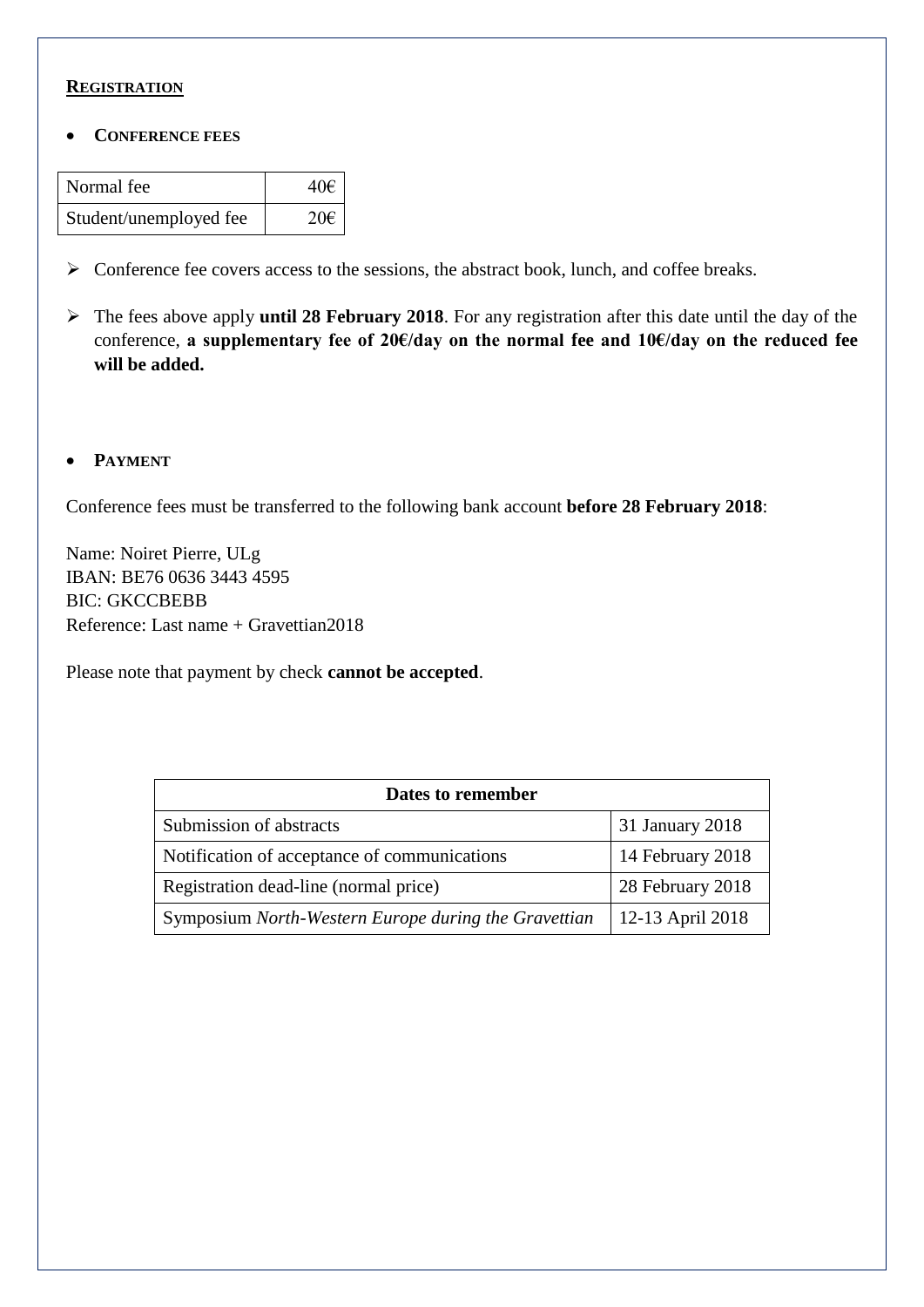## **ACCESS**

## **REACHING LIÈGE BY CAR**

A very complete road and highway network (E40, E25, E42, E313) makes Liège easily accessible by car.



Close-up of highways entering Liège: access to ULiège (20-Août campus)

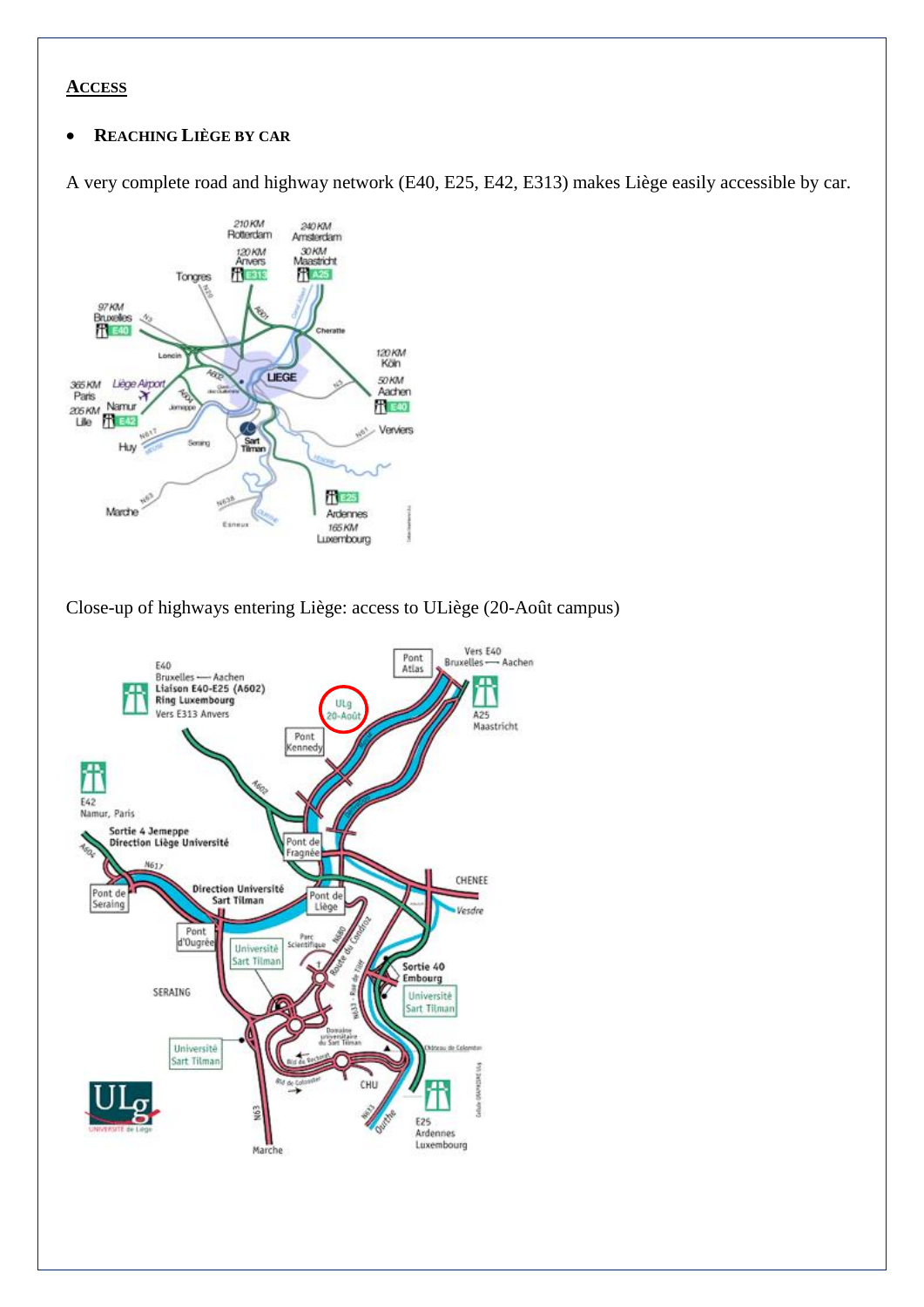# **REACHING LIÈGE BY TRAIN AND TGV**

Trains and TGV arrive at Liège-Guillemins, the city's main railway station (passenger information: +32 2 528 28 28, or +32 70 79 79 79 [0.30 $\varepsilon$ /min]). There are regular bus connections between the railway station and the city centre (bus lines 1, 2, 3, 4, 25, 27, 48). Also, local trains serve between Liège-Guillemins and Liège-Palais, a smaller station located in the city centre. Liège-Guillemins is also about 30 min walk from the university.

SNCB Europe:<https://www.b-europe.com/EN>

SNCB Belgium:<http://www.belgianrail.be/en/Default.aspx> Bus map: [https://www.infotec.be/Portals/0/TEC%20Li%E8ge\\_Verviers/PDF/Liege\\_Centre\\_Edition2015.pdf](https://www.infotec.be/Portals/0/TEC%20Li%E8ge_Verviers/PDF/Liege_Centre_Edition2015.pdf)

# **REACHING LIÈGE BY PLANE**

- The national airport is located in Zaventem, near Brussels. Trains (SNCB) provide frequent connections between:
	- o Brussels Airport and Brussels, then between Brussels and Liège
	- o Brussels Airport and Leuven, then between Leuven and Liège

BrusselsAirlines operates flights from Paris, Lyon, Nantes, Strasbourg, Toulouse, Bordeaux, Nice, Marseille, Berlin, Bremen, Hamburg, Hanover, London, Manchester, Birmingham, Edinburgh, Geneva and Bale. EasyJet operates flights from Bordeaux, Nice, Geneva and Bale.

- Charleroi Airport is located 90 km from Liège. There is a train connection between Charleroi and Liège. RyanAir operates flights from France and the United Kingdom (Toulouse, Bordeaux, Marseille, Montpellier, Nîmes, Toulon, Manchester, Edinburgh, Glasgow and Dublin).

# **REACHING UNIVERSITY OF LIÈGE – 20-AOÛT CAMPUS**

The conference will be held on the campus of Place du 20-Août, in the city centre.

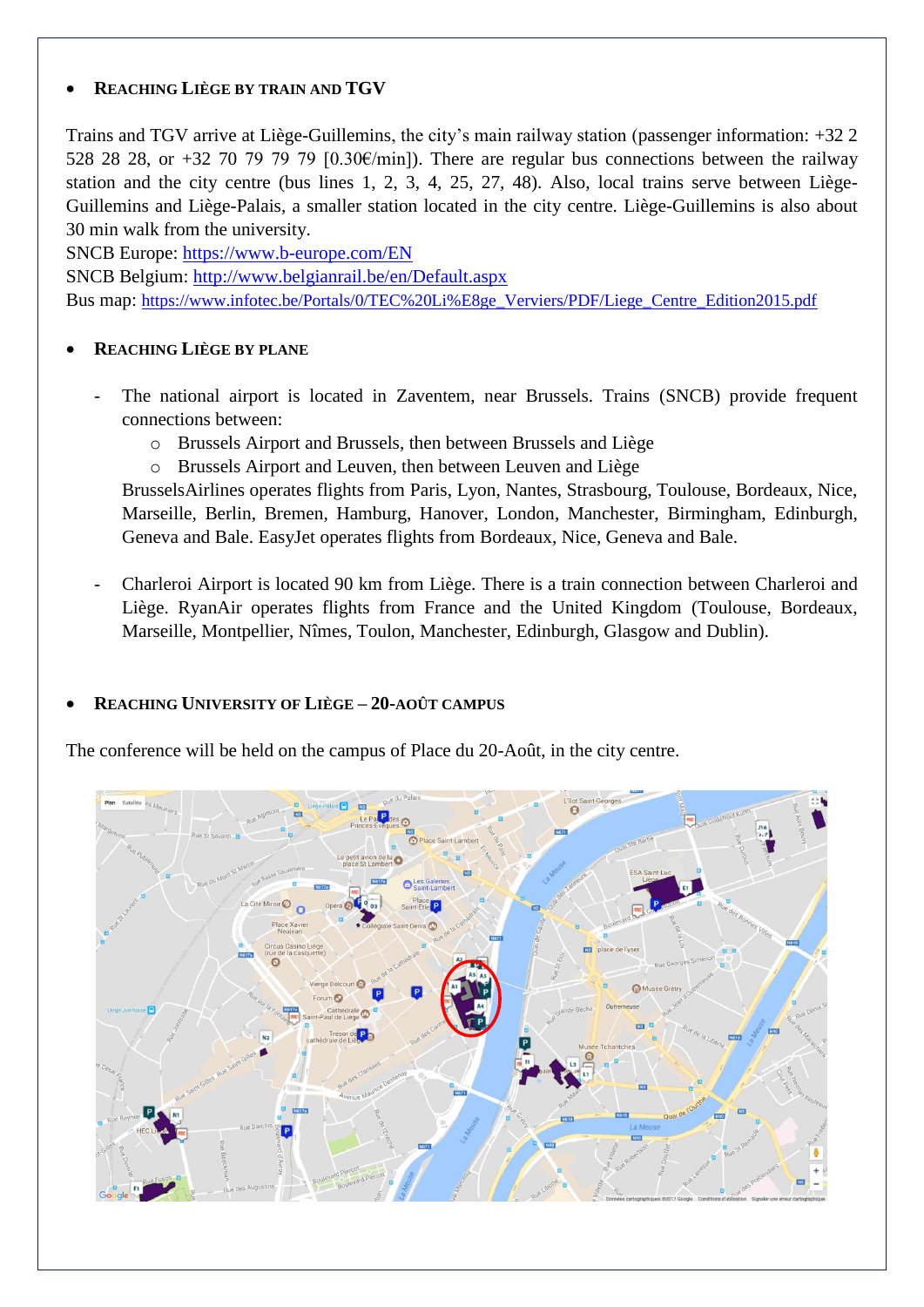### **HOTELS**

#### **CITY CENTRE**

#### HOTEL IBIS\*\*\*

Single room: 75 EUR/night, double room: 89 EUR/night Breakfast included WIFI: free Place de la République Française 41 4000 Liège Phone: +32 4 230 33 33 Fax: +32 4 223 04 81

#### PENTAHOTEL LIEGE\*\*\*\*

Single room: 89 EUR/night, double room: 107 EUR/night Breakfast included WIFI: free Boulevard de la Sauvenière 100 4000 Liège Phone: +32 4 221 77 11 Fax: +32 4 221 77 01

### HOTEL LES ACTEURS\*\*

Single room: 50 EUR/night, double room: 70 EUR/night Breakfast included WIFI: free Rue des Urbanistes 10 4000 Liège Phone: +32 4 223 00 80 Fax: +32 4 221 19 48 E-mail: info@lesacteurs.be

# HOTEL LA PASSERELLE\*\*

Single room: 99/120 EUR/night Breakfast included WIFI: with charge Chaussée des Prés 24 Phone: +32 4 341 20 20 Fax: +32 4 344 36 43 E-mail: passerellehotel@skynet.be

# HOTEL HORS-CHATEAU\*\*\*

Single room: 78 EUR/night, double room: 95 EUR/night Breakfast: 12 EUR/person WIFI: free Rue Hors-Château 64 4000 Liège Phone: +32 4 250 60 68 Fax: +32 4 250 56 31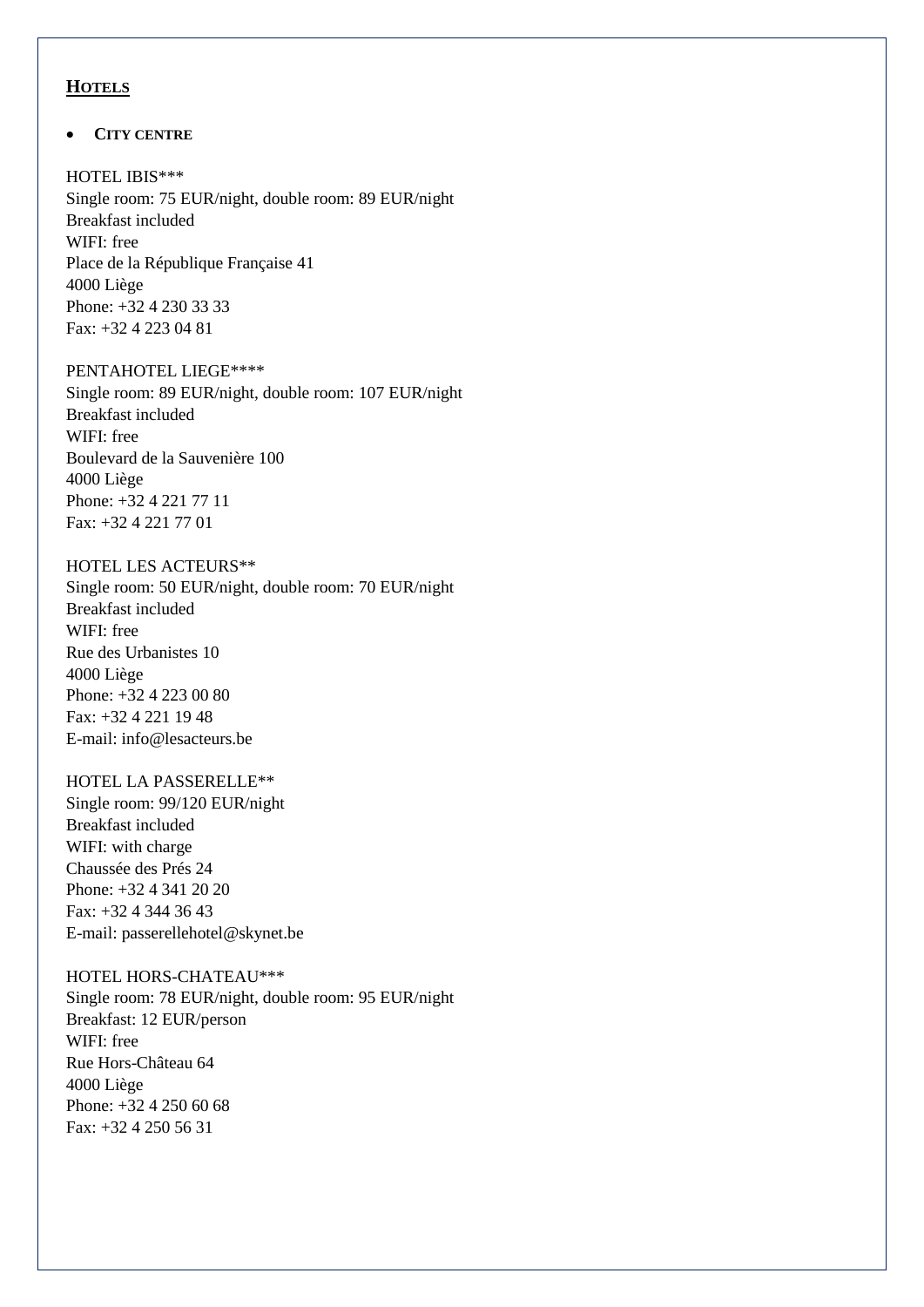HÔTEL NEUVICE From 110 EUR/night Breakfast: 16 EUR/person En Neuvice 45 4000 Liège Phone: +32 (0)4 375 97 40 Fax: +32 (0)4 375 97 49 E-mail: info@hotelneuvice.be Website: hotelneuvice.be

### AMON NOS-HÔTES

S.P.R.L. Nos-Hôtes 50 to 57 EUR/person/night Breakfast included WIFI: free Rue Hocheporte 30 4000 Liège info@nos-hotes.be Phone: +32 (0) 495 520 973 LIMITED NUMBER OF ROOMS AVAILABLE

#### **• BETWEEN CITY CENTRE AND RAILWAY STATION**

HOTEL EUROTEL\*\* Single room: 65 EUR/night, double room: 70 EUR/night Breakfast: 8 EUR/person WIFI: with charge Rue Léon Frédéricq 29 Phone: +32 4 341 16 27 Fax: +32 4 343 07 48

#### HOTEL LE CYGNE D'ARGENT\*\*\*

Single room: 72 EUR/night, double room: 82 EUR/night Breakfast: 10 EUR/person WIFI: free Rue Beeckman 49 Phone: +32 4 223 70 01 Fax: +32 4 222 49 66 Email: info@cygnedargent.be

#### **•** NEAR RAILWAY STATION

### HOTEL HUSA DE LA COURONNE\*\*\*

Single room: 73 EUR/night, double room: 80 EUR/night Breakfast included WIFI: free Place des Guillemins 11 4000 Liège Phone: +32 4 340 30 00 Fax: +32 4 340 30 01